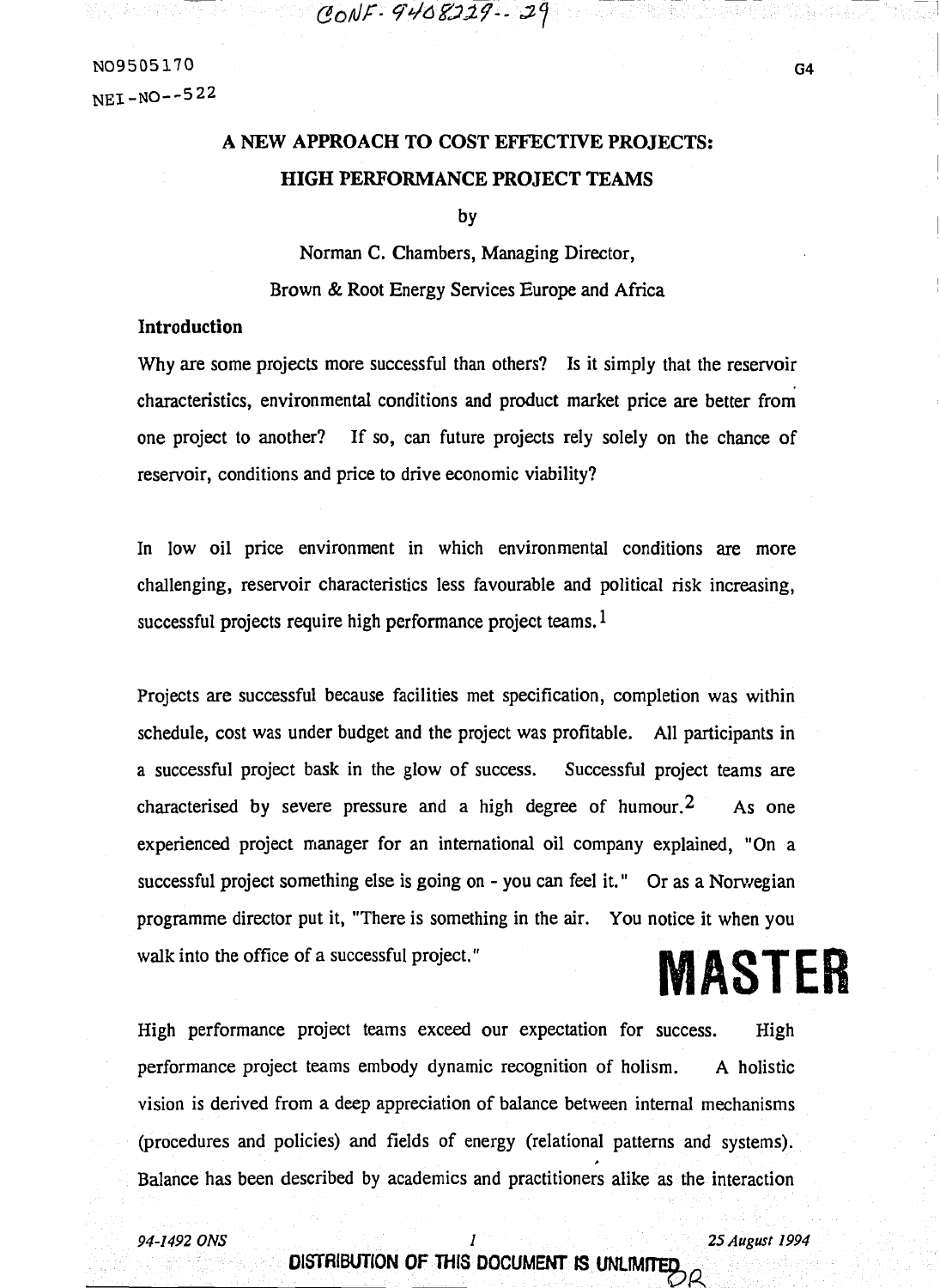between linear and non-linear logic, between classic Newtonian physics and quantum mechanics, between adaptive and generative thinking, between precise adherence to plan and opportunistic variance, between informed decision making and intuition. 3 *A* 

Holism is achieved as an output from the process of establishing the drivers and enablers for success on a project. Working through the process generates balance. The drivers and enablers for success are potentially in all projects. They are given birth during the unfolding of the operators development plans and contracting strategy. The main drivers for high performance project teams are purpose and performance goals, selection, common approach, commitment and accountability, and financial alignment.

### Purpose and Performance Goals

First and the most important driver for success is the establishment of the project purpose and performance goals.<sup>5</sup> The most successful projects and the most successful project teams fundamentally share and are totally committed to both the purpose and goals. This seems so obvious, but it is amazingly overlooked or thought so obvious as to not require careful and precise articulation. Clearly, the operator's leadership is vital in establishing the purpose in such terms that facilitate eventual identification and ultimate alignment of the future project team members. The purpose needs to provide both a vision of what is to be achieved and the broad parameters for defining success whether quantitative or qualitative. More galvanising purpose and performance goals both establish the target with a high degree of resolution and acknowledge the expectation that all committed participants have an opportunity to win as part of the successful team. The best purpose and performance goals begin to build a high challenge/high support environment. 6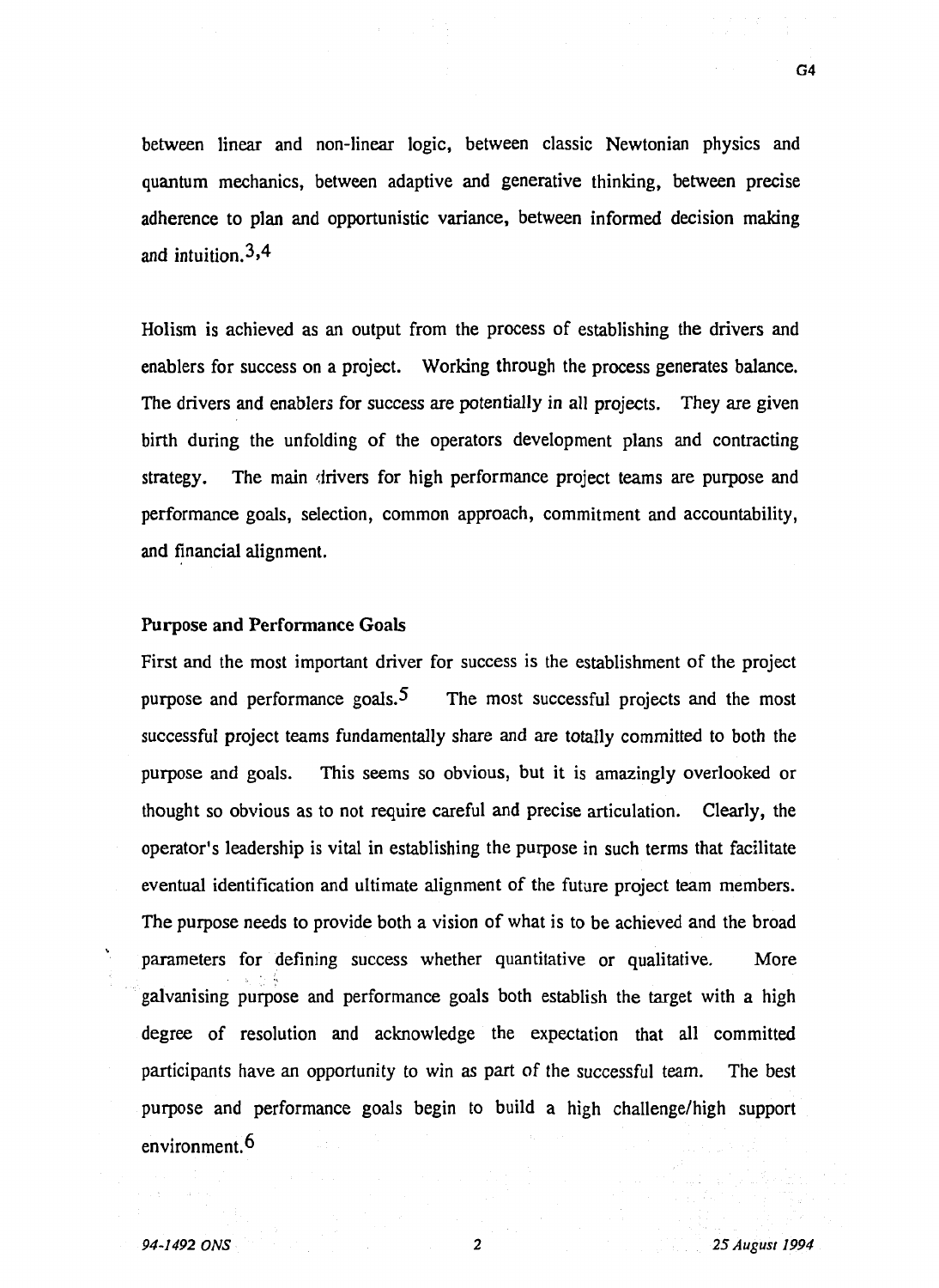During the process of developing the purpose and performance goals the operator needs to build consensus within its own and partner organisations to this approach. While being time consuming, building consensus is a critical enabler for success. The process of developing the purpose and performance goals needs to be fairly well developed while leaving sufficient space for the selected project team members to participate and create detailed specific performance goals. This process can be integrated while aligning the selected project team members with the project purpose. I will return to performance goals when I speak about the driver of commitment and accountability.

### **Selection**

The second key driver for creating high performance project teams is the selection process. Project teams can be created in three ways. They can be chosen by the operator. They can be self selected in consortium fashion by engineering groups, core suppliers, fabricators and installation contractors. Or they can combine elements of operator choice and self-selection. Whichever approach is taken to create the project team, there is a need for intregation between the operator and the contractors. This integrated project team would replace the traditional operator's project team.

The composition and size of the team are important enablers. The process of achieving a clear understanding of the skills and support systems required and where they can be found is not to be underestimated. Additionally there is ample academic and practical experience to suggest that the optimum project team size is between five and ten members. Alignment with the purpose and goals is more likely to occur in teams of this size.<sup>7</sup>

The selection criteria must be biased towards the skill sets required to deliver the scope of work. The skills are both technical and behavioural. The skill bias

*94-1492 ONS* **3** *25 August 1994*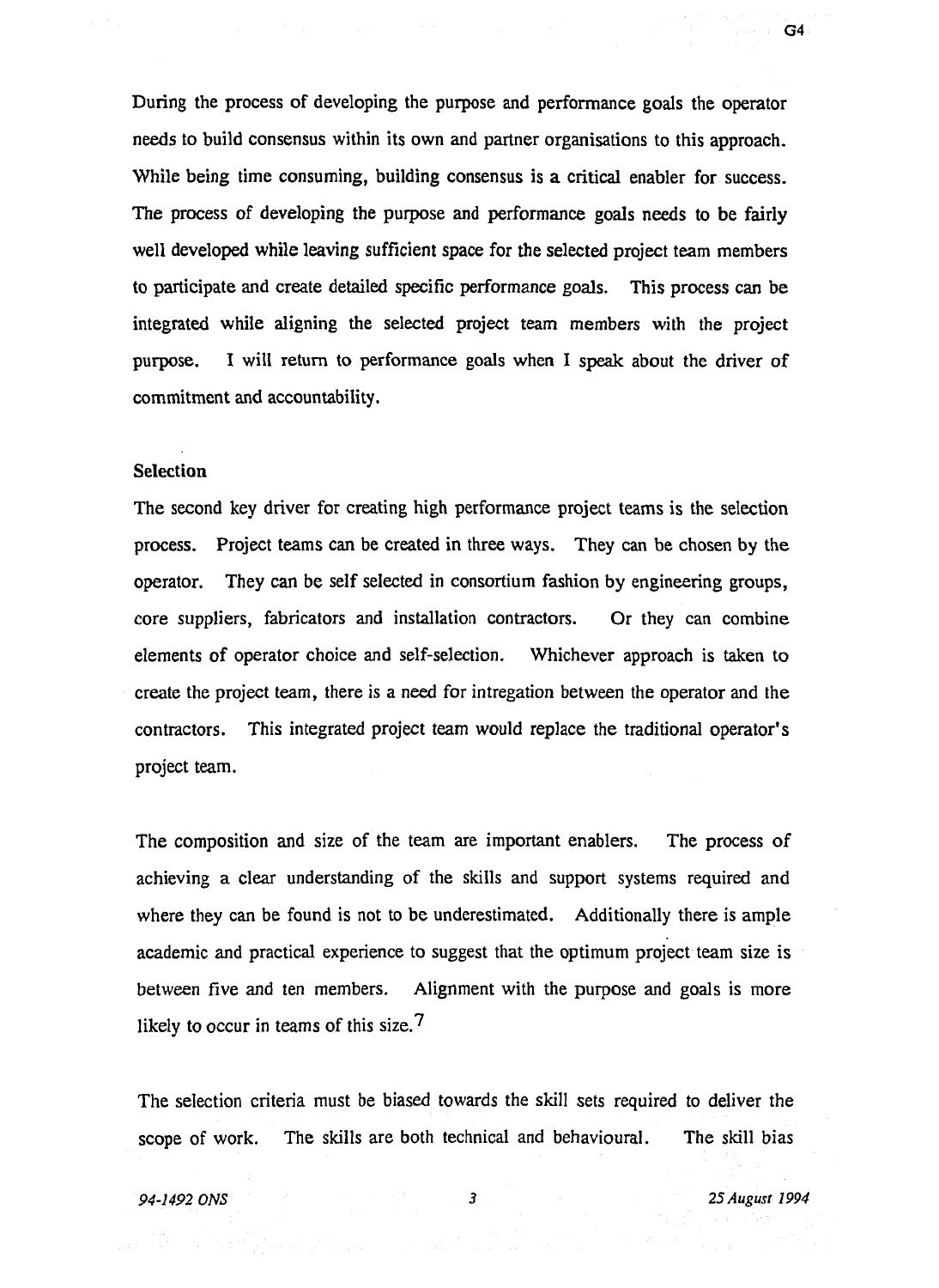should permeate the project team to the extent that "the best person for the job" is the selection criteria.

Currently much is being written about team building. Myers, Briggs and Belbin psychometric testing can play a role in understanding the psychological makeup of project team members but it should be subordinate to the particular technical skills required for the project. However under "the best person for the job" selection criteria, predilection towards personal openness should weigh more heavily in favour of candidates equal in technical skills but unequal in terms of personal openness.

The better project teams have a higher level of operator integration in the team composition than poorer performing project teams. Operator integration is far less effective in the traditional model of "mirroring" the contractors project team. Full integration with contractors in a single project team is more likely to enable a successful project team. The highest level of integration can be achieved by the operator submitting to "best person for the job" selection criteria.

An additional enabler for successful projects is the stage of the project development at which the project team is formed. In other words, the stage of the project in which key participants - engineers, fabricators, suppliers, installers are actively and materially included as members of the project team has a direct bearing on the successful outcome of the project. This is even more critical in a low oil price environment.

While this presentation focuses on project teams, I will briefly mention the Project Manager. The selection of a successful Project Manager requires all the resources at our disposal. The most predominate criteria is track record and experience. But even among experienced Project Managers with impressive track records there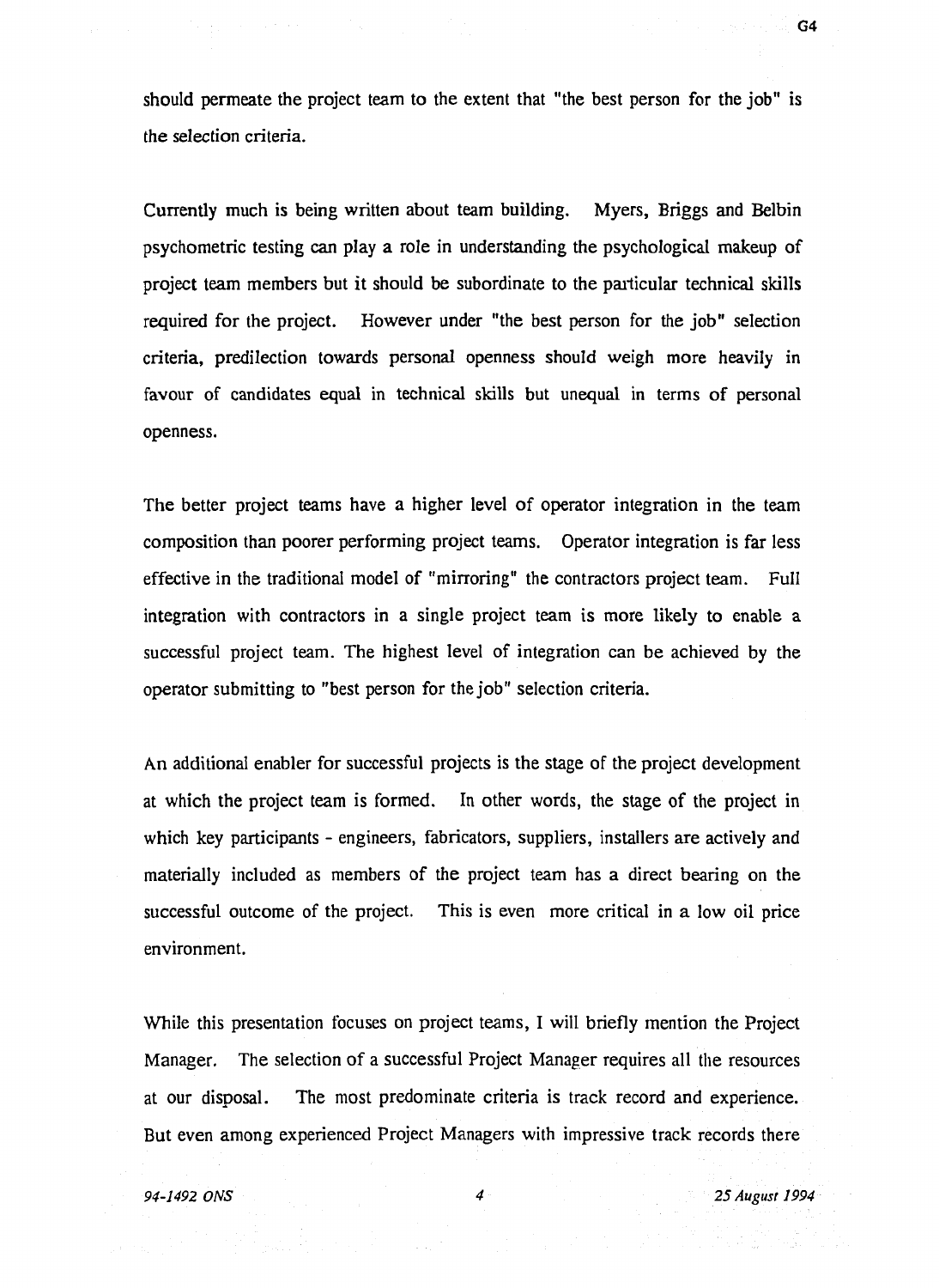are certain clear distinctions that differentiate them. The very best Project Managers have acute listening and observing capabilities. These capabilities are honed as a result of previous experience. He or she encourages and seeks out challenging points of view. The best Project Managers are both visionary leaders and supportive followers. They establish very high standards for themselves and their team. They openly admit responsibility for mistakes and share the celebration for success with the team. They are decisive without being a dictator. The team members are loyal because of the Project Manager's integrity and his commitment to the projects purpose and performance goals. The best Project Managers are from all national cultures and are all shapes and sizes. They are exceptionally rare.

### Common Approach

The third driver is the process of developing a common approach.  $8$  A common approach flows from the purpose and performance goals through the selection process to embrace a wider, deeper consciousness of the whole.<sup>9</sup> The whole is the sum of the project parts. The reservoir, production and transportation systems, the link with down stream, the needs of the partners, suppliers and contractors, and the requirements of institutions and governments will exert differing pressures during the course of the project.

Therefore interpreting and communicating the purpose and performance goals as an enabler for developing flexibility is a key component of the common approach. Flexibility does not imply a lack of discipline and adherence to plan but it describes a state of personal and team openness to information which the team filters and reconstitutes into ideas, energy and action to achieve the purpose and performance goals. A common approach must recognise the dynamic relationships between the individual project parts.

*94-1492 ONS 5 25 August 1994*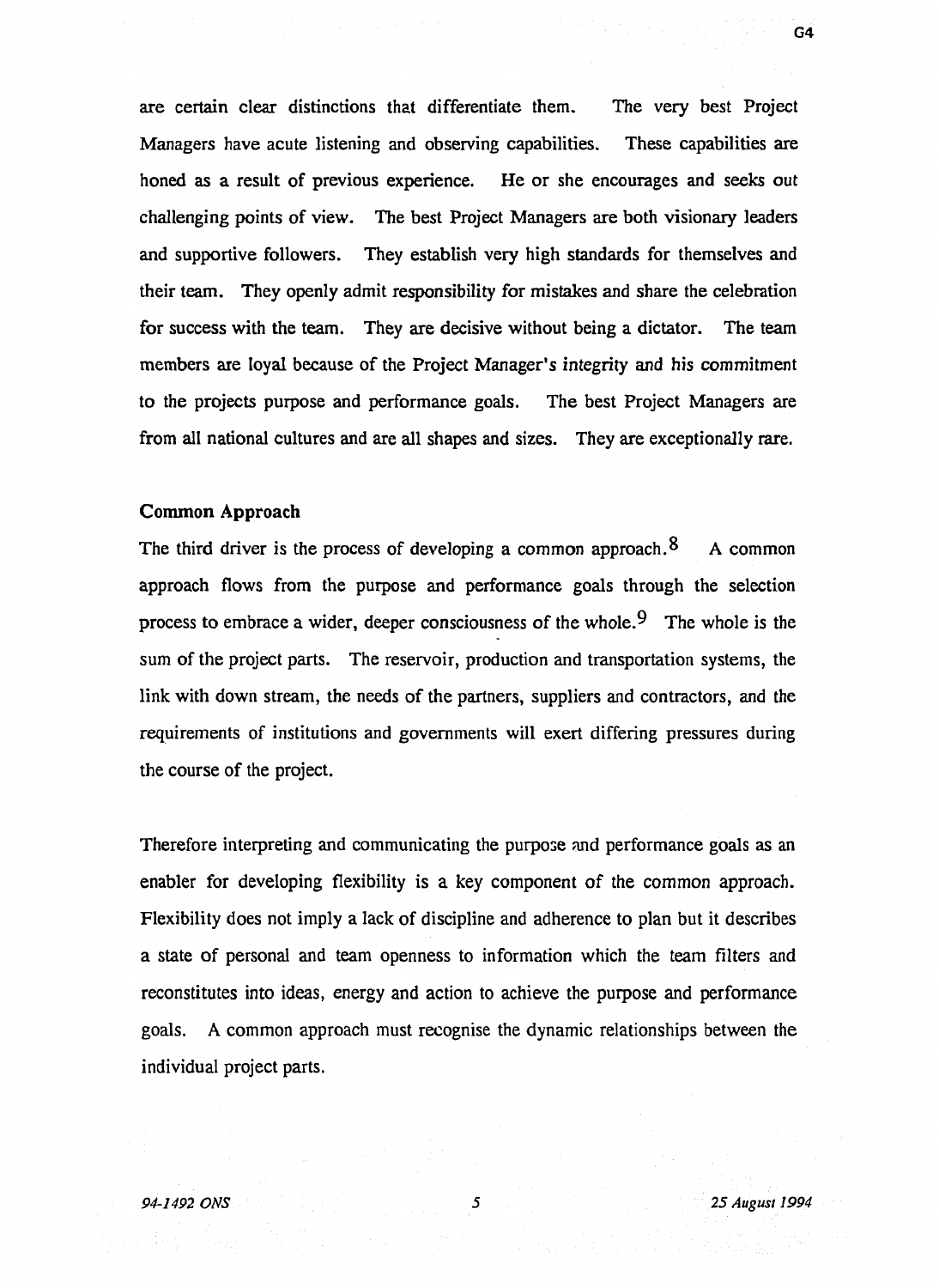There are several clear enablers which assist the common approach driver. Firstly, structured team building exercises help develop openness as a behavioural norm. Openness as a quality of a participants behaviour can be expanded into developing the skill of conflict resolution. One Norwegian oil company was so committed to the softer issues of interpersonal skills and team effectiveness that it assigned a psychologist to be part of the project team to act as a "fly on the wall" observing team behaviour, constructively feeding back to the team and coaching individuals if requested. Their particular project was very successful. Secondly, the use of integrated relational database information systems combined with an open architecture technology base creates the next powerful enabler. Design and analytical packages, cost control and scheduling, logistics, tracking, document control and forecasting should be equally "best for the job" as was the selection criteria for project team members. Thirdly, the team's ability to stop and take stock of skill, data and resource gaps serves as an important enabler. The honesty to admit that there are gaps and the strength to fill them appropriately are important. Fourthly, the teams ability to create time to "look around the corner" to attempt to anticipate the unexpected changes or occurrences is a valuable enabler. Fifthly, learning is an important component of the common approach if we are to re-create high performance project teams. An enabler for project team learning is routinely setting aside time to collectively ask the team, "What have we learned?"  $10$  A team member then volunteers to capture this learning in narrative, statistical and visual form.

# Commitment and Accountability

The fourth driver for a high performance project team is commitment and accountability.  $11$  Commitment and accountability result from the process of achieving "buy-in" to the purpose and performance goals. "Buy-in" is achieved by empowering the participants to design interactively with the operator the detailed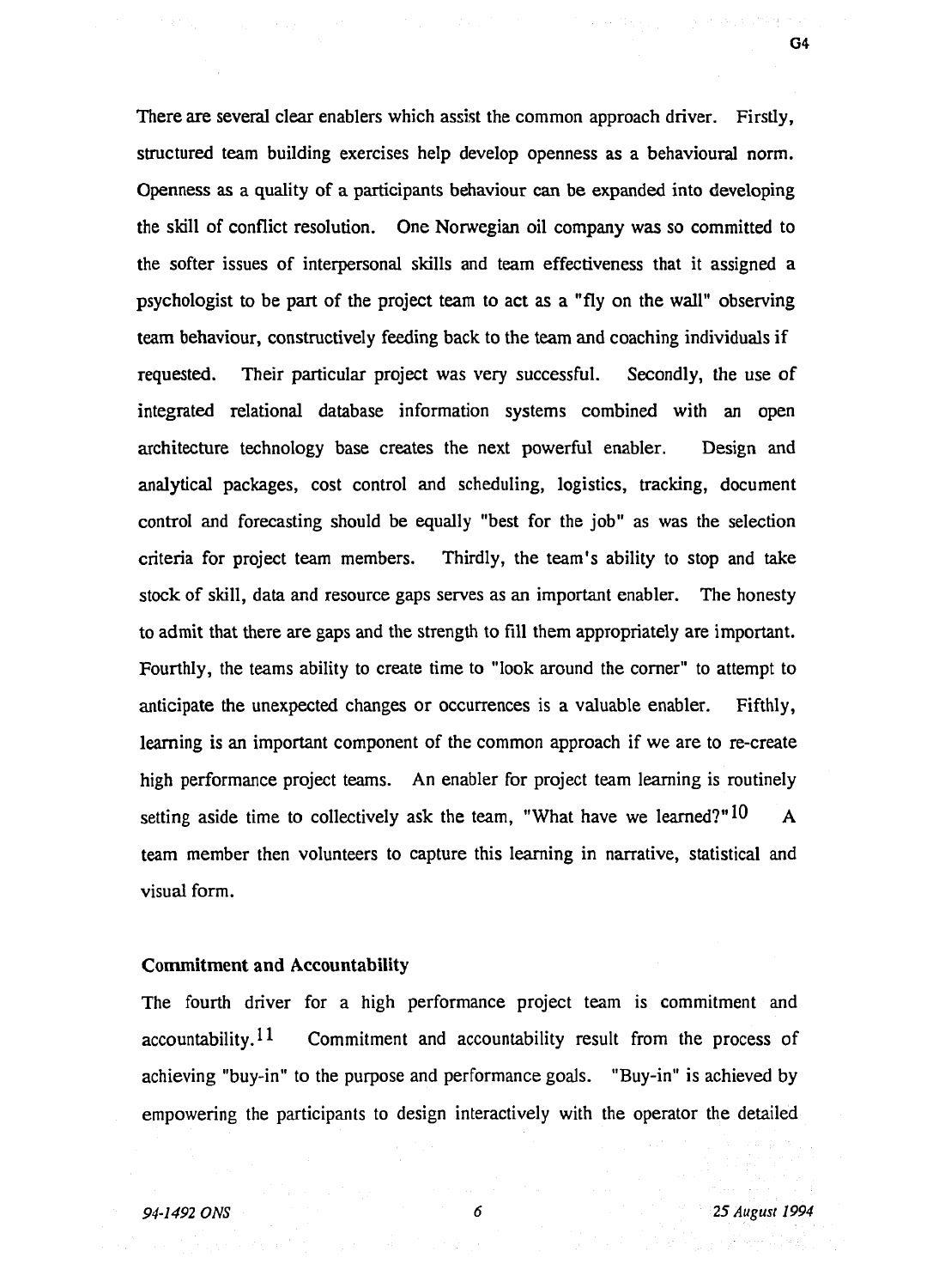performance goals to which they will hold themselves accountable both individually and collectively.

Commitment is all about delivering the expected outcome through the projects linkage of process. This can be described as each members vertical obligation for a scope of work with clearly defined and measurable deliverables. Commitment is also about horizontal obligation at a higher level to the project team. This can be characterised by constructive behaviour that looks through the individual needs to ask the simple question, "Is what is being proposed going to contribute to the success of the team meeting its purpose and performance goals?"

#### Financial Alignment

The fifth and final driver for high performance project teams is the alignment of the commercial risk and rewards with the purpose and performance goals. On the vertical plane the participant retains a level of financial risk/reward to deliver his vertical scope of work. On the horizontal level, the compensation to the nonoperator participants has to include the opportunity to earn extraordinary profits and risk financial loss as well. Unlocking extraordinary profit can only result from creating extraordinary value for the operator and partners. The source of the extraordinary profit has to be either cost savings against plan or quantifiable revenue enhancements. However access to extraordinary profits can only be accomplished if the whole team achieves the project performance goals. One participant should not be able to do well in terms of extraordinary profit when the project fails to meet its performance goals. Finally, the operator and partners should share the benefits and risks with the project team. Alignment is thus achieved by all participants sharing in the upside and downside.

#### Conclusion

High performance project teams have existed, do exist and can exist in the future. I have identified five drivers and the supporting enablers that underpin high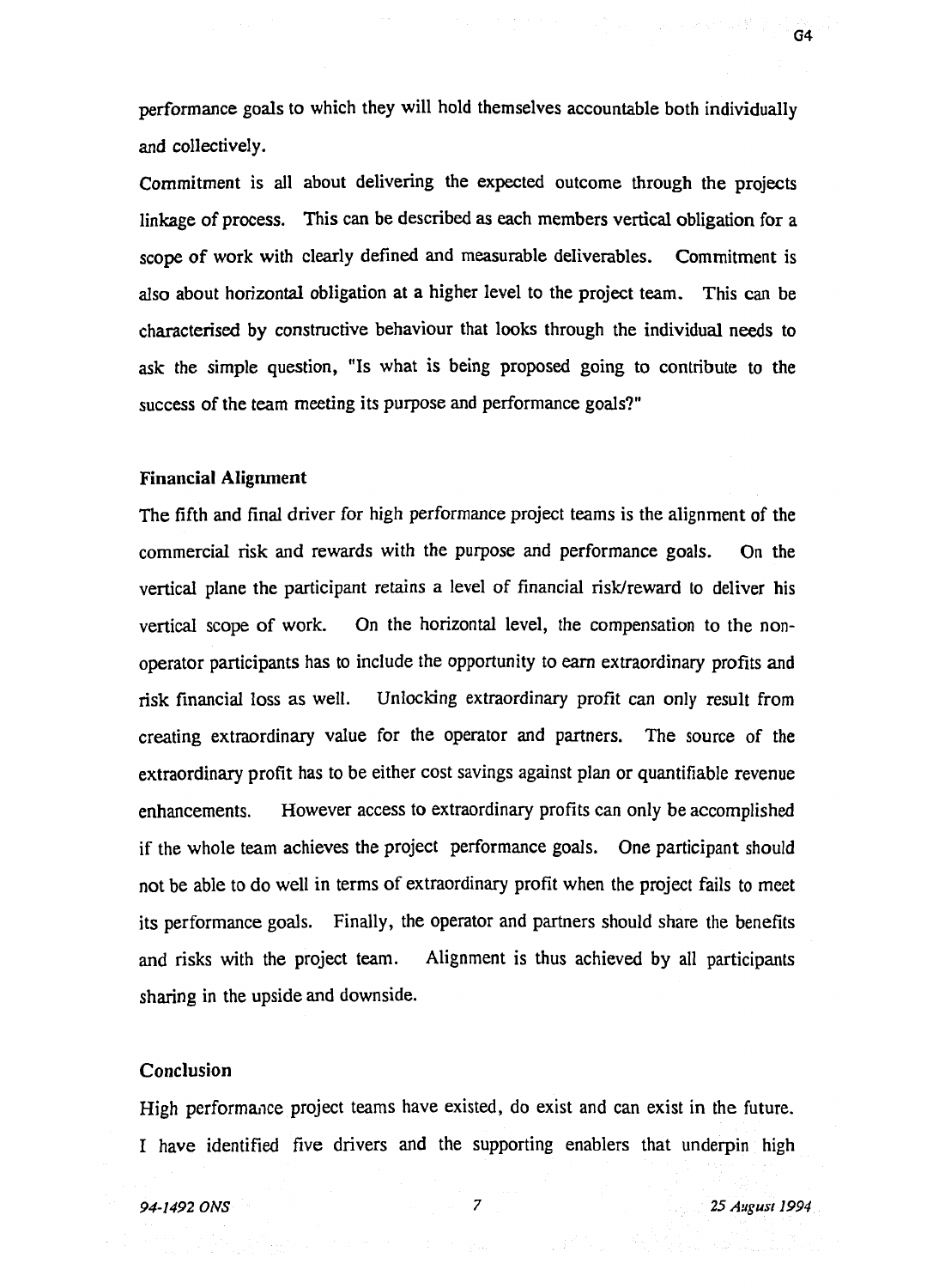performance project teams. In developing them I have attempted to focus on the process as well as the outcome. The process is like a field in which the seeds of balance can be sewn so that we may harvest a rich crop at the end of the growing season. As farmers know the preparation of the land plays an enormous role in the outcome of the crop. Also farmers appreciate that no matter how well prepared and organised they might be, they are never truly in control. The best they can hope for is to understand the patterns of nature so that they may influence the outcome through diligent preparation and detailed attention during the growing season.

High performance project teams understand that the balance they seek is a paradox. It is this understanding that releases them to achieve greater degrees of holism and thereby exceed our expectation for success.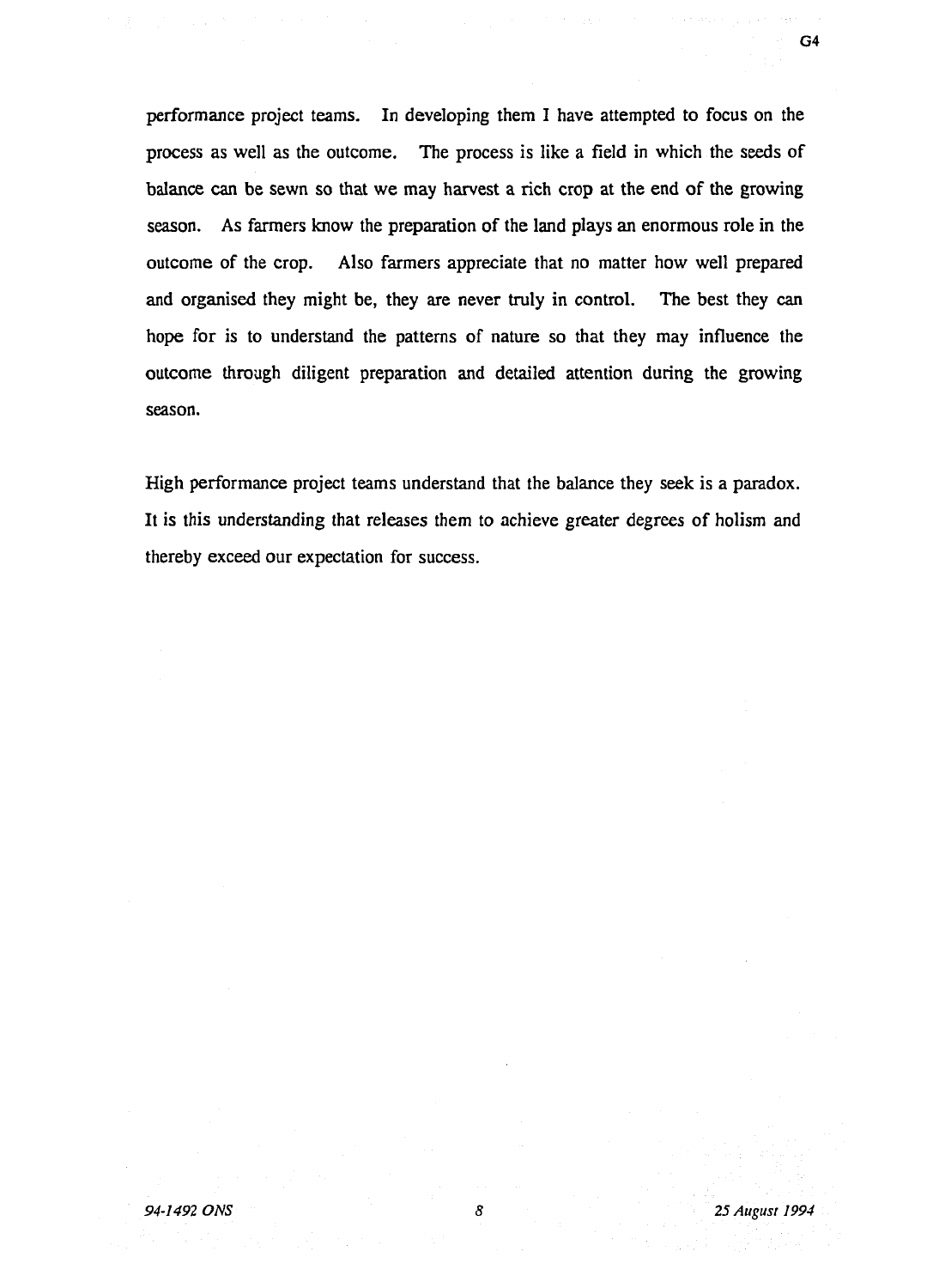# Footnotes

1 Katzenbach and Smith, p. 65.

<sup>2</sup> Katzenbach and Smith, <u>The Wisdom of Teams</u> (Boston, 1993), p.37.

<sup>3</sup> Wheatley, Leadership and the New Science (San Francisco, 1992), p. 41.

<sup>4</sup> Senge, The Fifth Discipline (New York, 1990), p.14, p.366.

5 Katzenbach and Smith, p. 49.

6 Richardson, Soma consulting group (London, 1990), Interpersonal Skills Program.

7 Katzenbach and Smith, p. 45.

8 Katzenbach and Smith, p. 56.

9 Wheatley, p. 106.

10 Kanter, Brown & Root Sponsored Lecture (Aberdeen, Feb. 1994).

11 Katzenbach and Smith, p. 60.